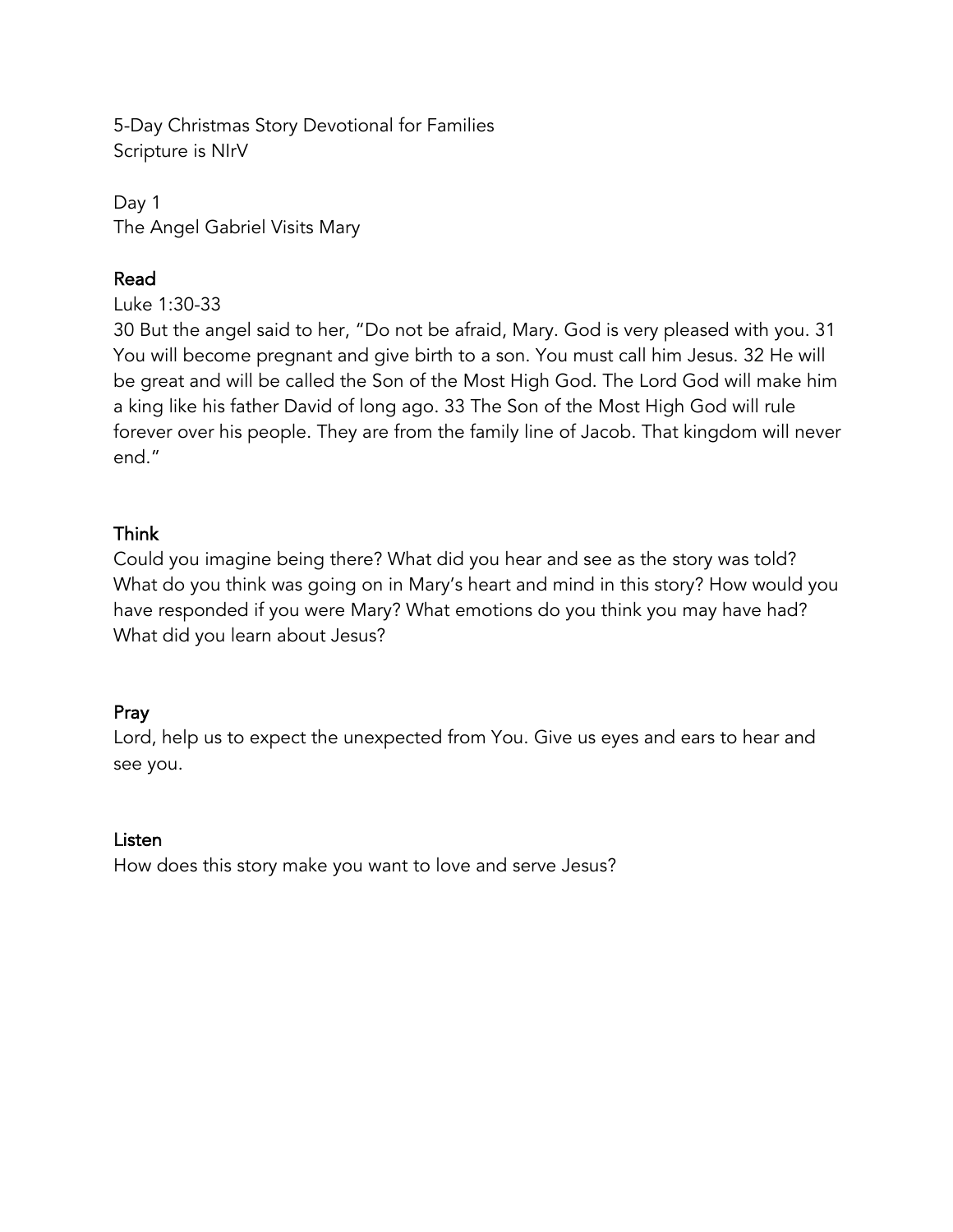Joseph Has a Dream

# Read

Matthew 1:20-23

20 But as Joseph was thinking about this, an angel of the Lord appeared to him in a dream. The angel said, "Joseph, son of David, don't be afraid to take Mary home as your wife. The baby inside her is from the Holy Spirit. 21 She is going to have a son. You must give him the name Jesus. That's because he will save his people from their sins." 22 All this took place to bring about what the Lord had said would happen. He had said through the prophet, 23 "The virgin is going to have a baby. She will give birth to a son. And he will be called Immanuel." (Isaiah 7:14) The name Immanuel means "God with us."

## Think

What did you wonder about these verses? What do you think was the most important part of today's reading? Why do you suppose that the angel came in a dream and not in person?

#### Pray

Help me not to forget that You are always with me. Immanuel!

#### Listen

After listening to this story, God wants me to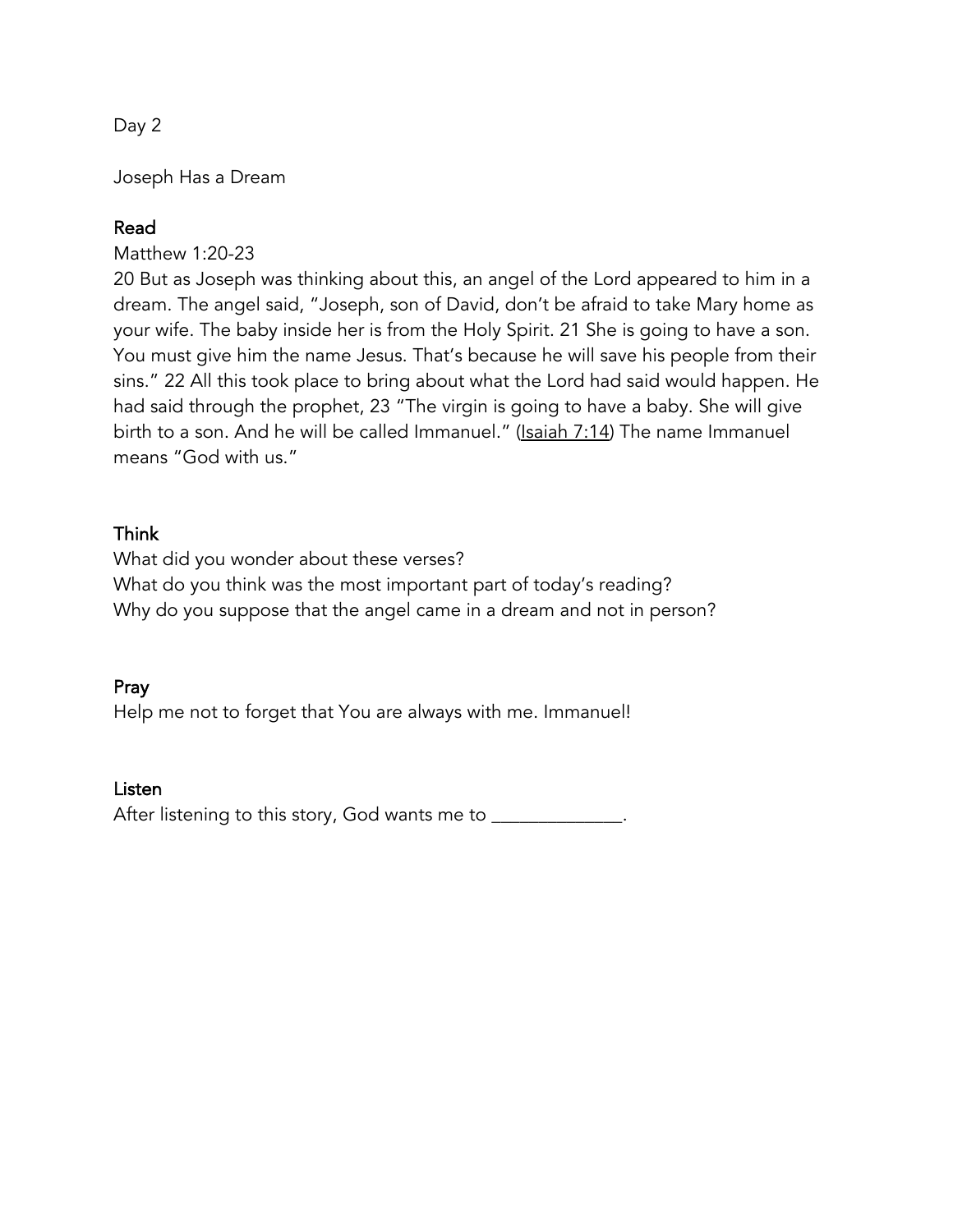Joseph and Mary Go to Bethlehem

## Read

Luke 2:3-7

3 Everyone went to their own town to be listed. 4 So Joseph went also. He went from the town of Nazareth in Galilee to Judea. That is where Bethlehem, the town of David, was. Joseph went there because he belonged to the family line of David. 5 He went there with Mary to be listed. Mary was engaged to him. She was expecting a baby. 7 She gave birth to her first baby. It was a boy. She wrapped him in large strips of cloth. Then she placed him in a manger. That's because there was no guest room where they could stay.

## Think

What were you imagining as the story was being told? How did it make you feel? What do you think Bethlehem was like with all the people arriving from all over? I wonder how Mary felt? Joseph?

What is something you never realized about this story?

#### Pray

Thank you, God, for sending Jesus to show us your love.

#### Listen

From what you read today, what might the Holy Spirit be asking you to do?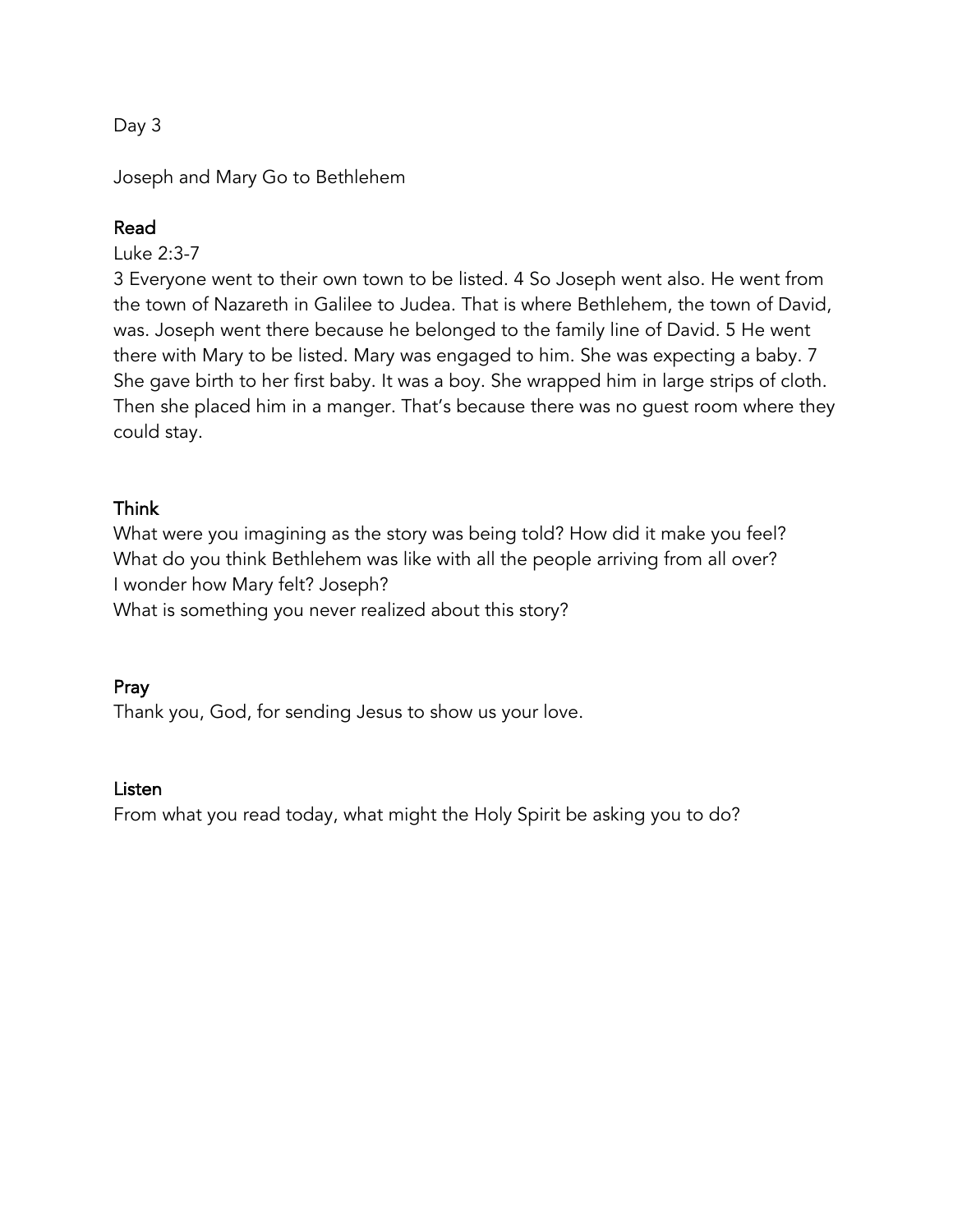The Shepherds

## Read

Luke 2:8-14

8 There were shepherds living out in the fields nearby. It was night, and they were taking care of their sheep. 9 An angel of the Lord appeared to them. And the glory of the Lord shone around them. They were terrified. 10 But the angel said to them, "Do not be afraid. I bring you good news. It will bring great joy for all the people. 11 Today in the town of David a Savior has been born to you. He is the Messiah, the Lord. 12 Here is how you will know I am telling you the truth. You will find a baby wrapped in strips of cloth and lying in a manger."

13 Suddenly a large group of angels from heaven also appeared. They were praising God. They said,

14 "May glory be given to God in the highest heaven! And may peace be given to those he is pleased with on earth!"

#### Think

Could you imagine being there? What did you hear / see / smell as the story was told? What do you think was the most important part of today's story? Has God ever surprised you with something? What is some good news that you would like God to tell you?

#### Pray

We celebrate the good news. Thank you for sending Your Son, Jesus, for me.

#### Listen

How do you think God wants you to have a part in His story?